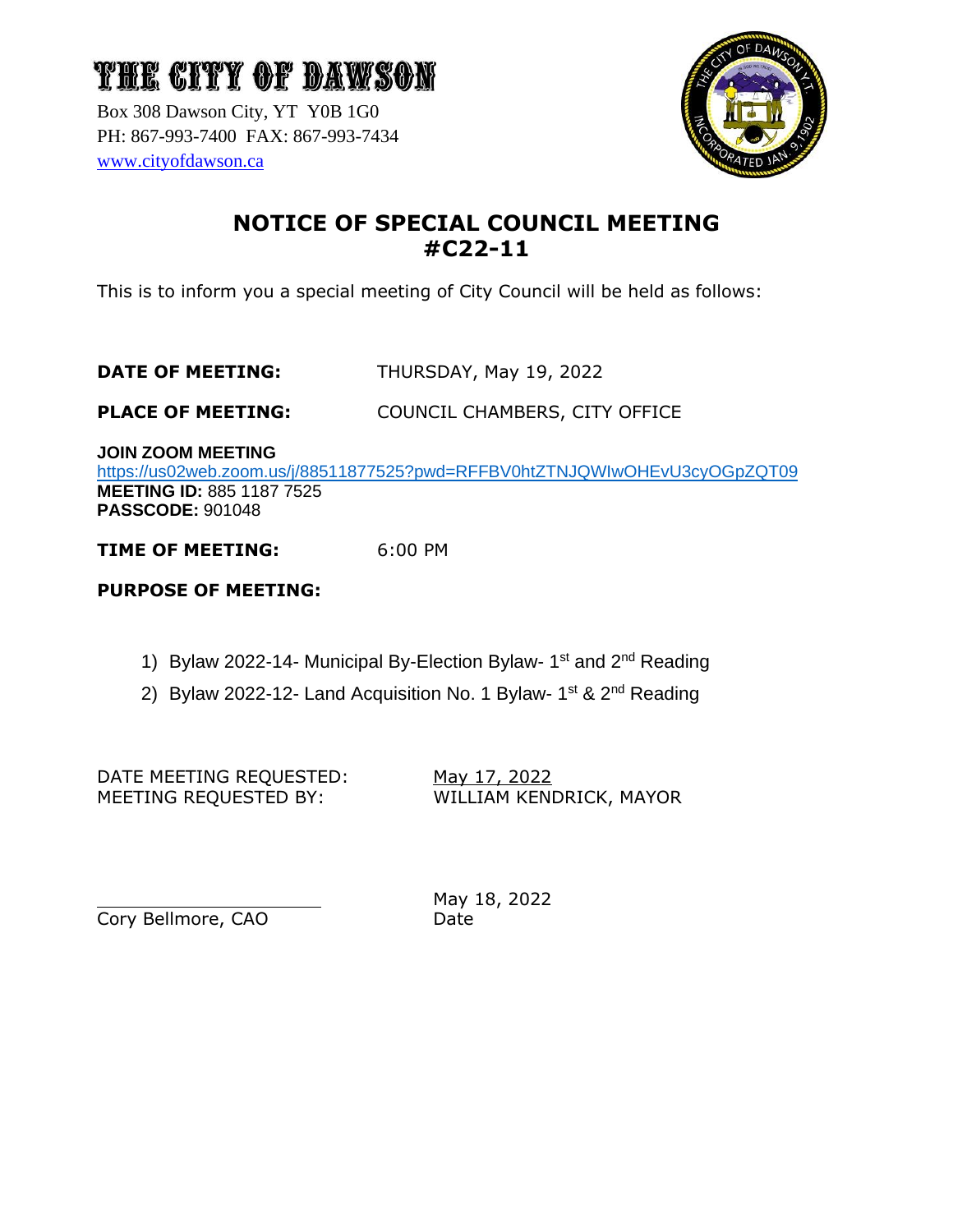

*2022 Municipal By-Election Bylaw*

**Bylaw No. 2022-14**

**WHEREAS** Section 146.01 of the Municipal Act, (Chapter 154, RSY, 2002), and amendments thereto, provides that the council may by bylaw regulate the conduct of a by-election, now

**THEREFORE**, pursuant to the provisions of the *Municipal Act* of the Yukon, the council of the City of Dawson, in open meeting assembled, **ENACT AS FOLLOWS**:

#### <span id="page-1-0"></span>**PART I - INTERPRETATION**

- <span id="page-1-1"></span>**1.00 Short Title**
- 1.01 This bylaw may be cited as the *2022 Municipal By-Election Bylaw*.

#### <span id="page-1-2"></span>**2.00 Purpose**

2.01 The purpose of this bylaw is to regulate the conduct of the 2022 municipal by-election.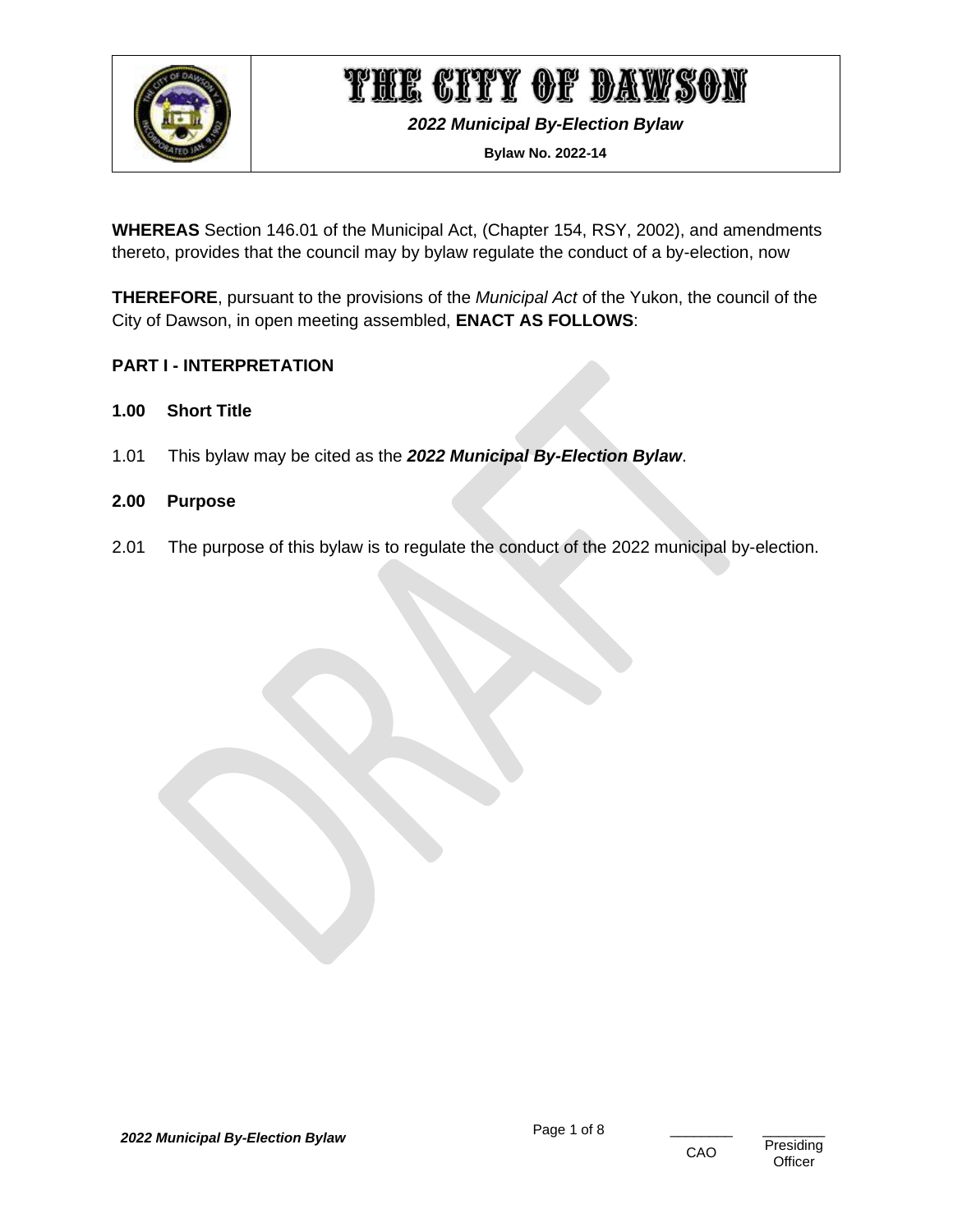

2022 Municipal By-Election Bylaw

**Bylaw No. 2022-14** 

### **Table of Contents**

| 1.00  |  |
|-------|--|
| 2.00  |  |
| 3.00  |  |
|       |  |
| 4.00  |  |
| 5.00  |  |
| 6.00  |  |
| 7.00  |  |
| 8.00  |  |
| 9.00  |  |
| 10.00 |  |
|       |  |
|       |  |
|       |  |
| 13.00 |  |
|       |  |
|       |  |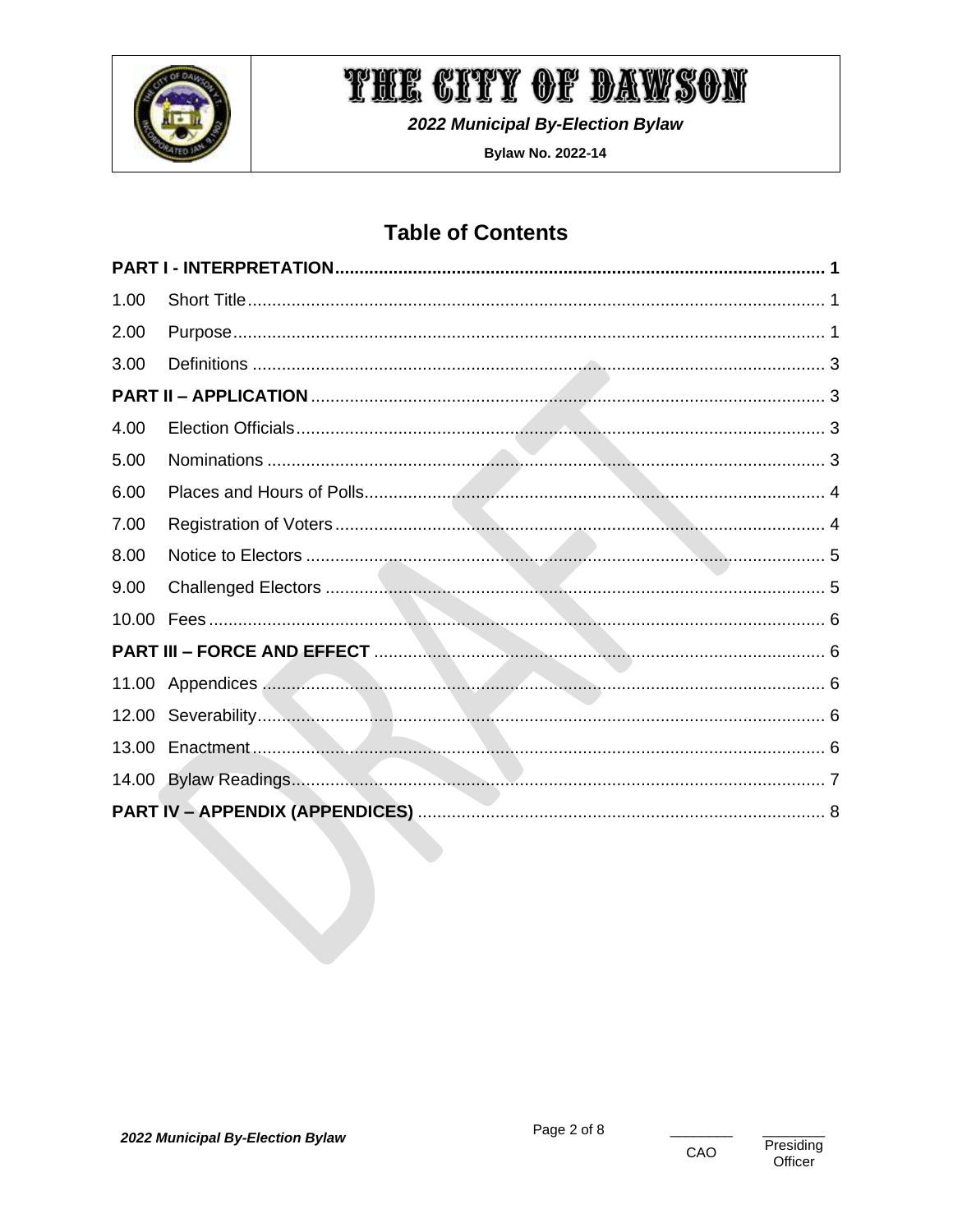

*2022 Municipal By-Election Bylaw*

**Bylaw No. 2022-14**

#### <span id="page-3-0"></span>**3.00 Definitions**

- 3.01 In this Bylaw:
	- (a) Unless expressly provided for elsewhere within this bylaw the provisions of the *Interpretations Act (RSY 2002, c. 125)* shall apply;
	- (b) "CAO" means the Chief Administrative Officer for the City of Dawson;
	- (c) "city" means the City of Dawson;
	- (d) "council" means the council of the City of Dawson.

#### <span id="page-3-1"></span>**PART II – APPLICATION**

#### <span id="page-3-2"></span>**4.00 Election Officials**

- 4.01 Pursuant to section 56(1) of the *Municipal Act*, Mr. Charles Brunner is hereby appointed as Returning Officer and is hereby responsible for the administration of the 2022 municipal by-election.
- 4.02 Pursuant to section 56 (1)(e) of the *Municipal Act*, the Returning Officer is hereby delegated the power to appoint Deputy Returning Officers.
- 4.03 For the purposes of fulfilling the requirements of the Part 3 of the *Municipal Act*, the CAO or their designate shall serve as the Designated Municipal Officer.
- 4.04 Election officials shall, during their employment, refrain from any active or public support or criticism of any candidate.

#### <span id="page-3-3"></span>**5.00 Nominations**

- 5.01 Nomination Day is Friday, June 10, 2022.
- 5.02 Nomination proceedings shall take place in the City Council Chambers located on the upper floor of the City Administration Building located at 1336 Front Street.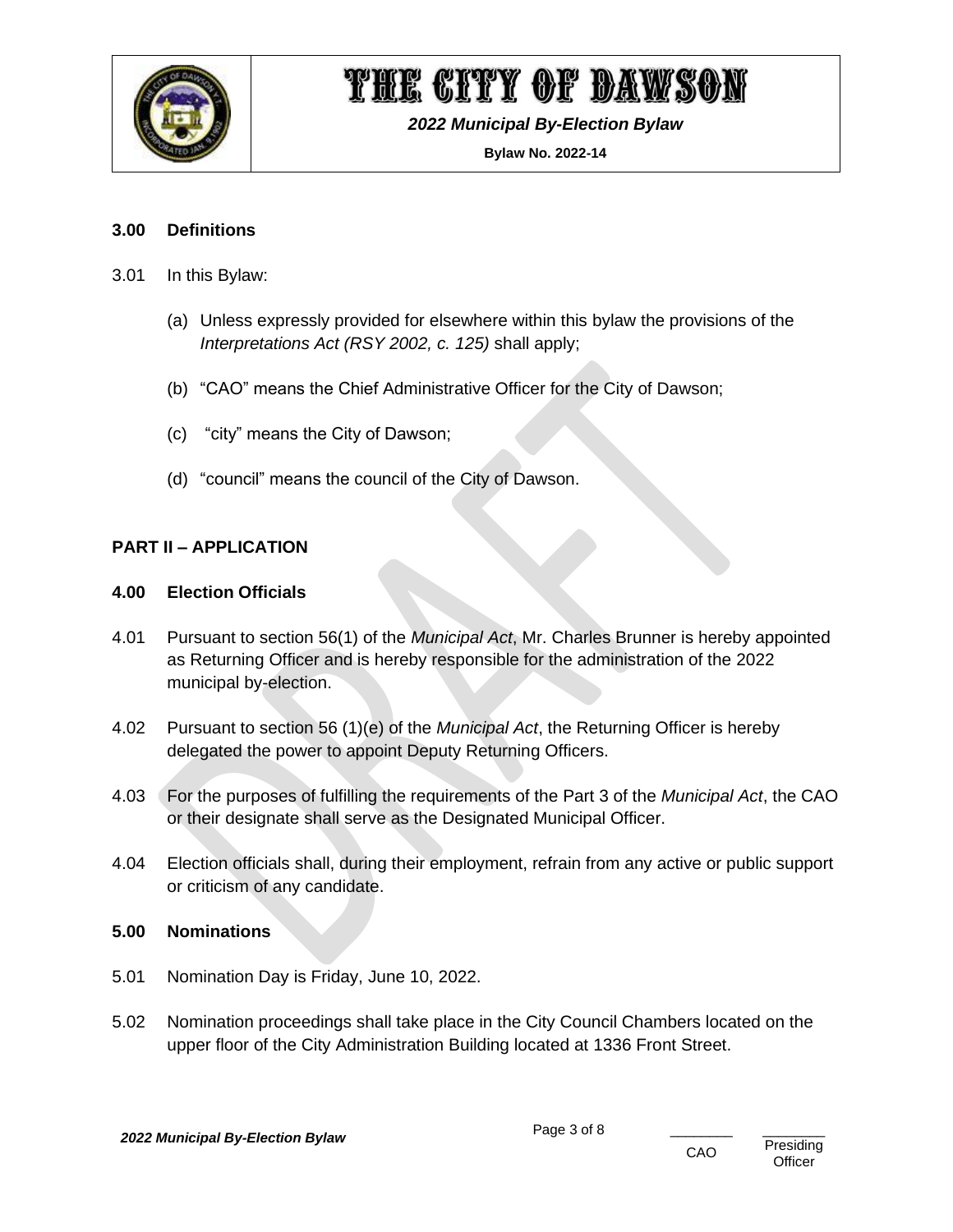

*2022 Municipal By-Election Bylaw*

**Bylaw No. 2022-14**

- 5.03 The Returning Officer shall receive nominations no later than 12 noon on Friday, June 10, 2022.
- 5.04 Nominations may be presented to the Designated Municipal Officer, or Returning Officer, or via fax.
- 5.05 All faxed nominations shall be clearly marked "ELECTION NOMINATION" and be sent to the attention of the Returning Officer or Designated Municipal Officer.
- 5.06 In all cases, it shall be the responsibility of the person presenting the nomination to ensure that the nomination is complete and presented prior to the deadline pursuant to this bylaw.

#### <span id="page-4-0"></span>**6.00 Places and Hours of Polls**

- 6.01 The advanced polling place and the regular polling place shall be established at the Minto Park Building
- 6.02 The advanced poll shall be held Thursday, June 23, 2022, and the hours of the poll shall be from 8 a.m. to 8 p.m.
- 6.03 Pursuant to section 53(d) of the *Municipal Act*, council does hereby establish a mobile polling station for the express purpose of attending health care and extended health care facilities within the City of Dawson or at residences of electors' incapable of attending a poll due to physical incapacity.
- 6.04 The mobile poll shall be conducted on Thursday, June 23, 2022.
- 6.05 The Returning Officer is hereby delegated the authority to determine the hours and manner of operation of the mobile poll within the constraints of the *Municipal Act* requirements for conducting an election.
- 6.06 The regular poll shall be held Thursday, June 30, 2022, and the hours shall be from 8 a.m. to 8 p.m.

#### <span id="page-4-1"></span>**7.00 Registration of Voters**

7.01 Pursuant to section 60(1) of the *Municipal Act*, the city hereby dispenses with the requirement to produce a list of electors for the 2022 municipal by-election.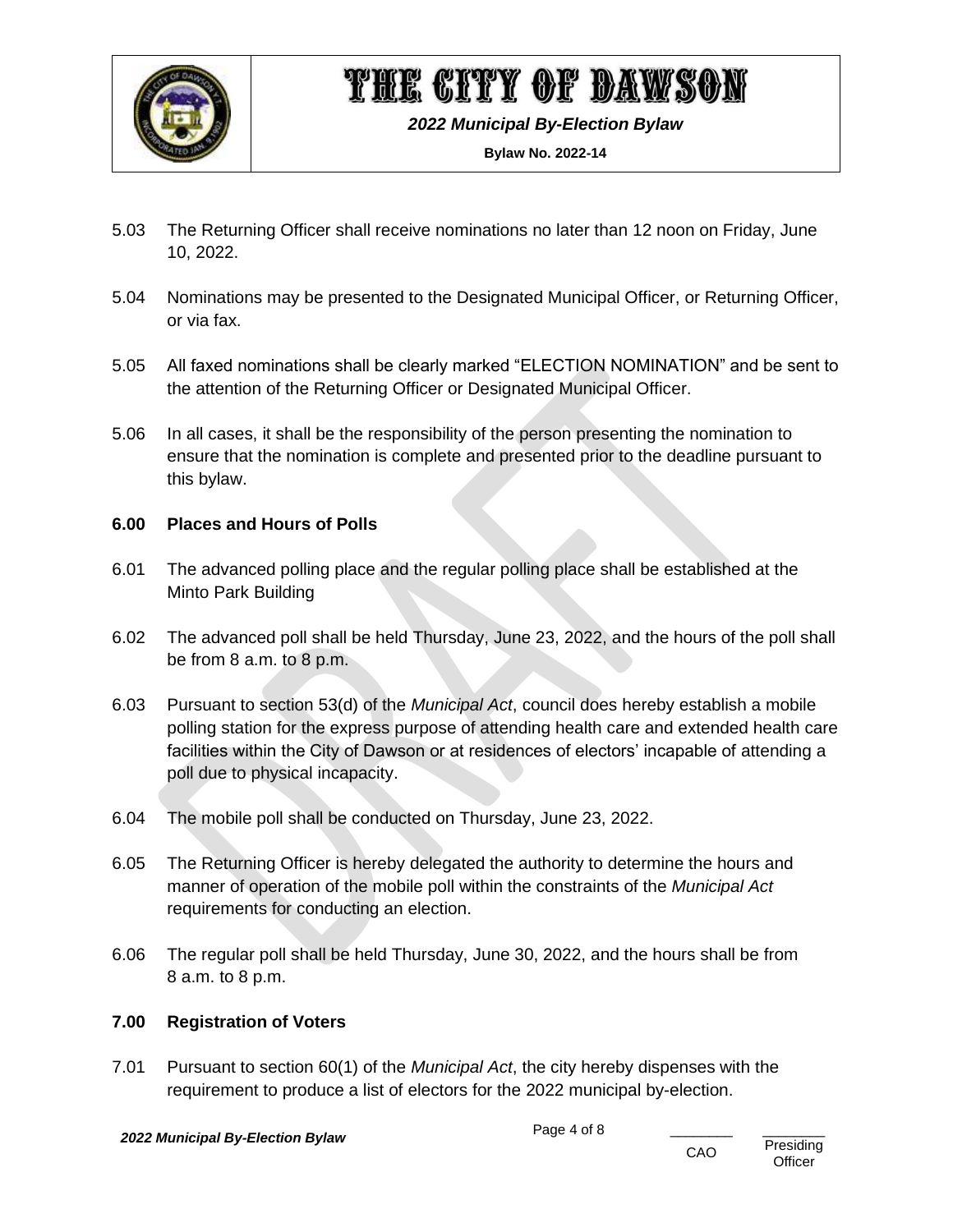

*2022 Municipal By-Election Bylaw*

**Bylaw No. 2022-14**

- 7.02 Pursuant to section 60(1)(b) and 61(1)(b) of the *Municipal Act,* the city does hereby establish the following procedures and forms to govern the conduct of the 2022 municipal by-election:
	- (a) All individuals meeting the eligibility criteria contained in section 48 of the *Municipal Act* and wishing to cast a ballot shall be required to register by swearing or affirming the Oath of Elector Eligibility, contained in Appendix A of this bylaw, in the presence of a Deputy Returning Officer.
	- (b) Once the Voting Register has been completed, the Deputy Returning Officer shall present the elector with ballot(s).

#### <span id="page-5-0"></span>**8.00 NOTICE TO ELECTORS**

- 8.01 The Designated Municipal Officer shall supply to the Returning Officer signage to be displayed at all polling stations which shall inform voters of the following:
	- (a) The offences contained in section 160 of the *Municipal Act*; and
	- (b) The penalties associated with the offences contained in section 160 of the *Municipal Act*; and
	- (c) A statement that, pursuant to this bylaw, the name of any individual challenged by a Deputy Returning Officer, a candidate or candidate's agent, or by an elector, who swears an oath of eligibility and votes in the election shall be forwarded to the appropriate authorities for investigation and possible prosecution.

#### <span id="page-5-1"></span>**9.00 Challenged Electors**

- 9.01 Within 7 days of receipt of election records from the Returning Officer, the Designated Municipal Officer shall examine the Voting Register for the purpose of identifying any elector who was challenged at the poll.
- 9.02 The Designated Municipal Officer shall, within 5 days of examining the Voting Register, forward copies of the Voting Registrations of all challenged electors to the appropriate authorities for investigation and prosecution.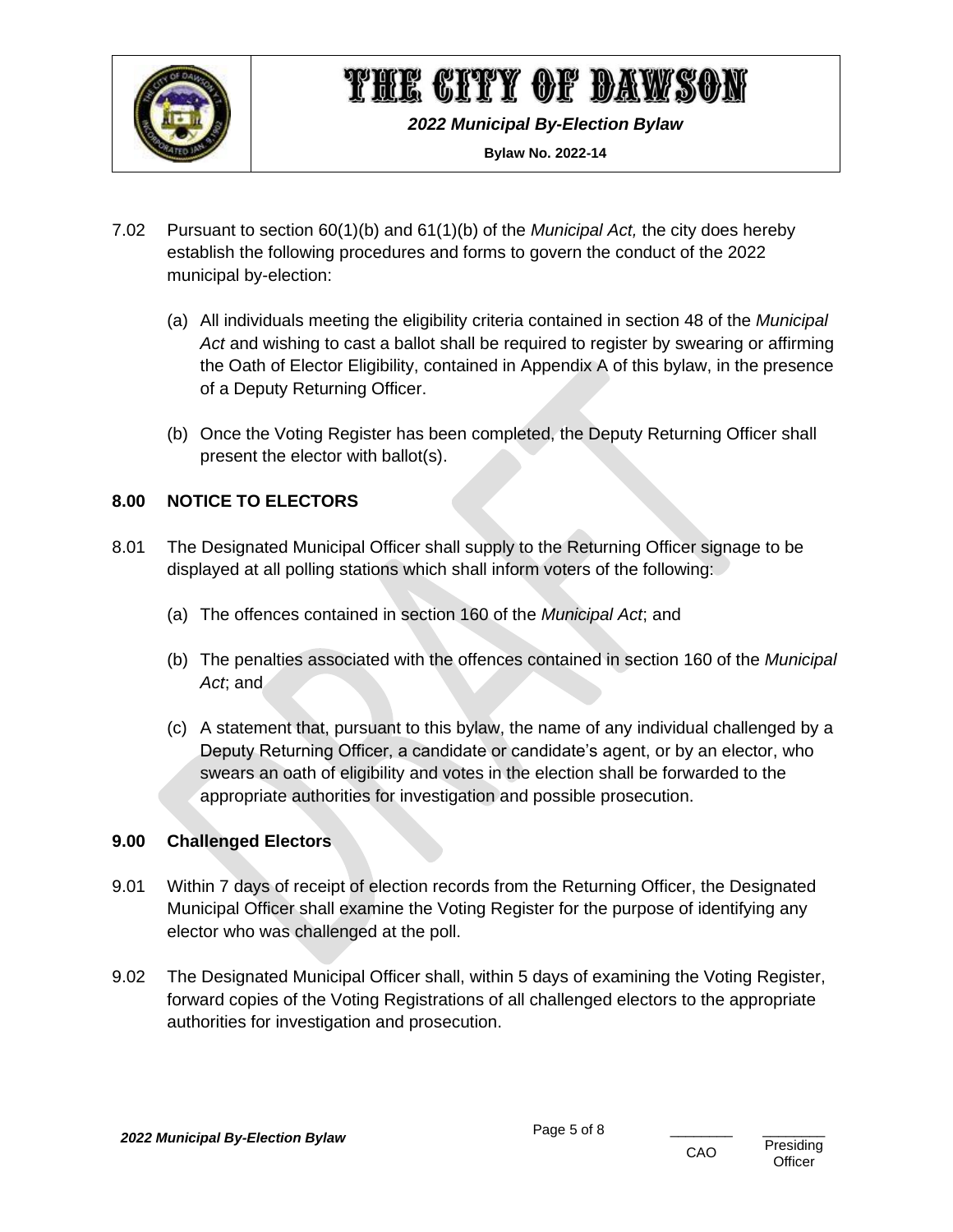

*2022 Municipal By-Election Bylaw*

**Bylaw No. 2022-14**

#### <span id="page-6-0"></span>**10.00 Fees**

10.01 The following rates shall be paid to persons, other than full time officers or employees of the city, acting as election officials:

| <b>Returning Officer</b>        | as per contract \$6750 |
|---------------------------------|------------------------|
| <b>Deputy Returning Officer</b> | \$25.00 per hour       |
| <b>Polling Clerk</b>            | \$20.00 per hour       |

#### <span id="page-6-1"></span>**PART III – FORCE AND EFFECT**

#### <span id="page-6-2"></span>**11.00 Appendices**

11.01 Appendix "A" attached to and referred to in this bylaw forms part of this bylaw and is to be read in conjunction with this bylaw.

#### <span id="page-6-3"></span>**12.00 Severability**

12.01 If any section, subsection, sentence, clause or phrase of this bylaw is for any reason held to be invalid by the decision of a court of competent jurisdiction, the invalid portion shall be severed and the part that is invalid shall not affect the validity of the remainder unless the court makes an order to the contrary.

#### <span id="page-6-4"></span>**13.00 Enactment**

13.01 This bylaw shall come into force on the day of the passing by council of the third and final reading.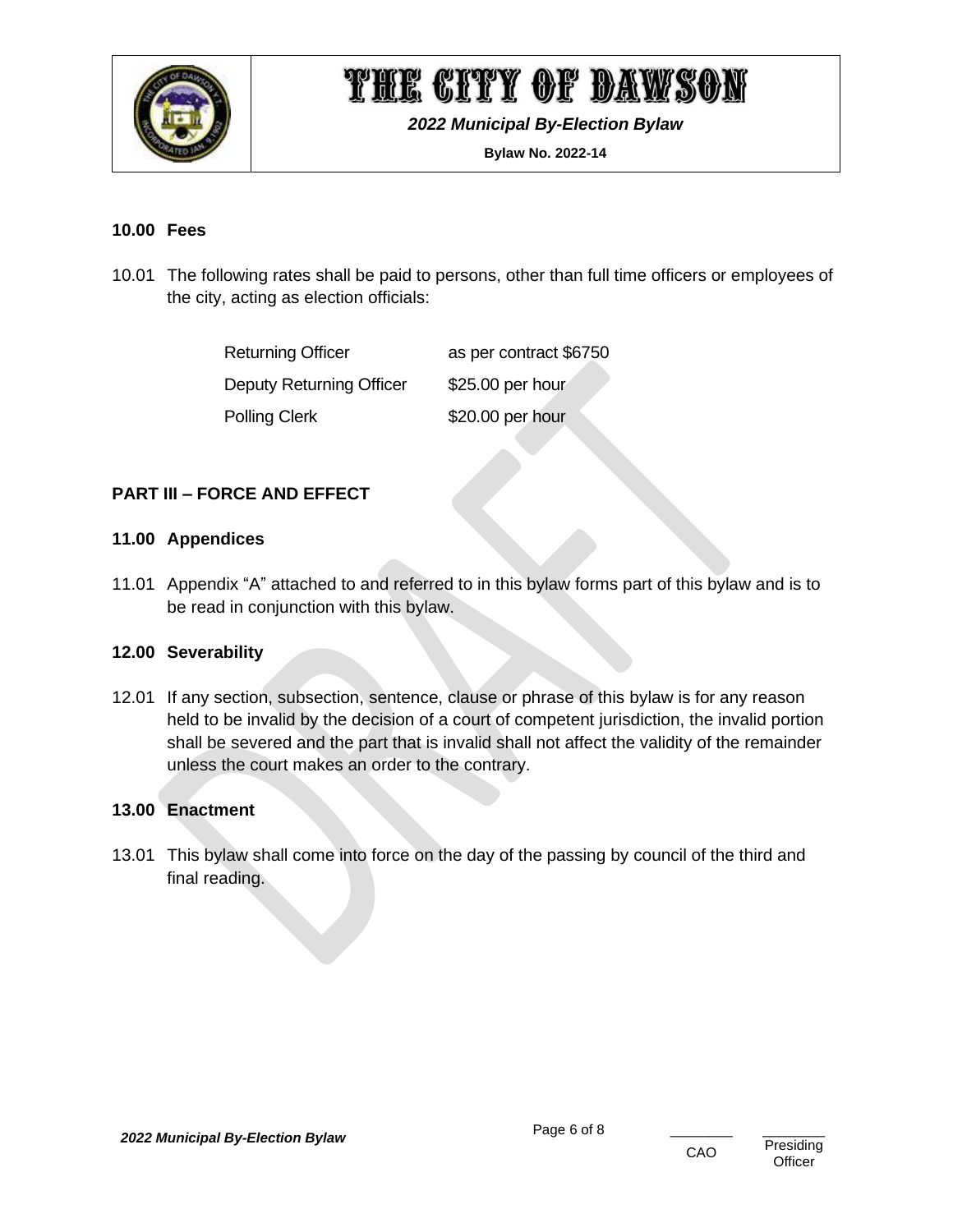

*2022 Municipal By-Election Bylaw*

**Bylaw No. 2022-14**

#### <span id="page-7-0"></span>**14.00 Bylaw Readings**

| Readings        | Date of Reading |
|-----------------|-----------------|
| <b>FIRST</b>    |                 |
| <b>SECOND</b>   |                 |
| THIRD and FINAL |                 |

*William Kendrick, Mayor Cory Bellmore, CAO*

**Presiding Officer Chief Administrative Officer** 

Presiding **Officer**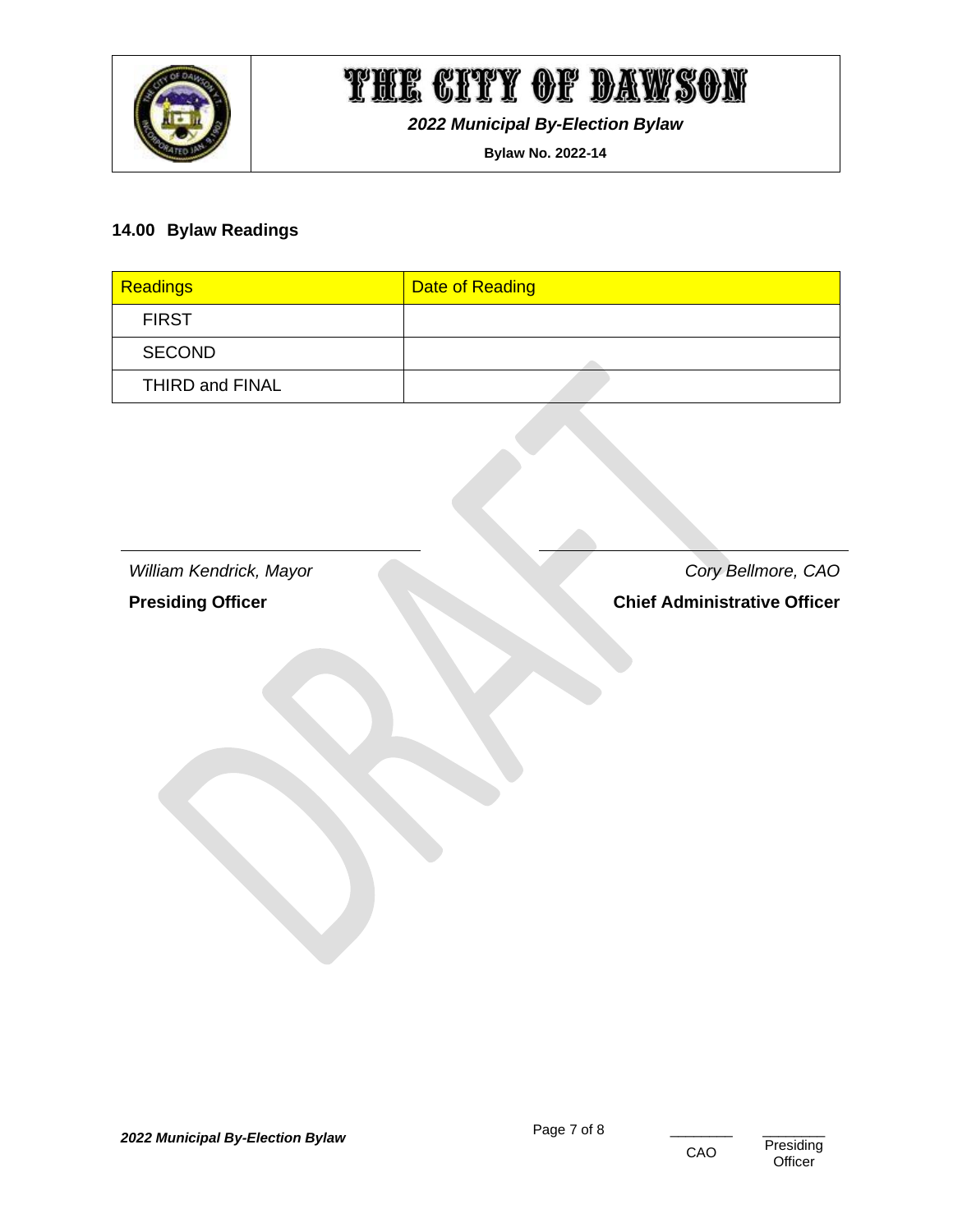

*2022 Municipal By-Election Bylaw*

**Bylaw No. 2022-14**

#### **PART IV – APPENDIX A**

APPENDIX "A"

**VOTING REGISTER** Municipal Act - Section 60 City of Dawson Bylaw #2022-14

<span id="page-8-0"></span>

| Local Jurisdiction: | City of Dawsor |
|---------------------|----------------|
| Election Date:      | June 30, 2022  |
| Voting Station:     |                |

Dawson

| <b>Oath of Elector Eligibility</b>                                                                                                                                                                                                                                                                                                                        |                                                               |
|-----------------------------------------------------------------------------------------------------------------------------------------------------------------------------------------------------------------------------------------------------------------------------------------------------------------------------------------------------------|---------------------------------------------------------------|
| . of<br>(Name of Elector)                                                                                                                                                                                                                                                                                                                                 | (Street Address of Residence)                                 |
| Do hereby swear / affirm that I am eligible to vote in the above mentioned election because:<br>I have not voted previously in this election;<br>٠<br>I am 18 years of age or older;<br>٠<br>I am a Canadian Citizen; and<br>٠<br>I have resided within the boundaries of the City of Dawson for the 12 consecutive months<br>٠<br>preceding Election Day |                                                               |
|                                                                                                                                                                                                                                                                                                                                                           | Signature of Elector<br>Signature of Deputy Returning Officer |
|                                                                                                                                                                                                                                                                                                                                                           |                                                               |

| <b>Deputy Returning Officer</b>                                                   |  |
|-----------------------------------------------------------------------------------|--|
| Voter Number:                                                                     |  |
| Ballots Issued to Elector (Check [x] all that apply)<br>∐ MAYOR<br>L] COUNCILLORS |  |

| OBJECTION TO         | Name of Candidate / Candidate Agent Making Objection                    | Deputy's Initials |
|----------------------|-------------------------------------------------------------------------|-------------------|
| PERSON VOTING        |                                                                         |                   |
|                      | Reason for Objection:                                                   |                   |
|                      |                                                                         |                   |
| <b>INCAPACITATED</b> | Ballot of incapacitated Elector was marked by another person: Check [1] |                   |
| <b>ELECTOR</b>       | Reason:                                                                 |                   |
|                      |                                                                         |                   |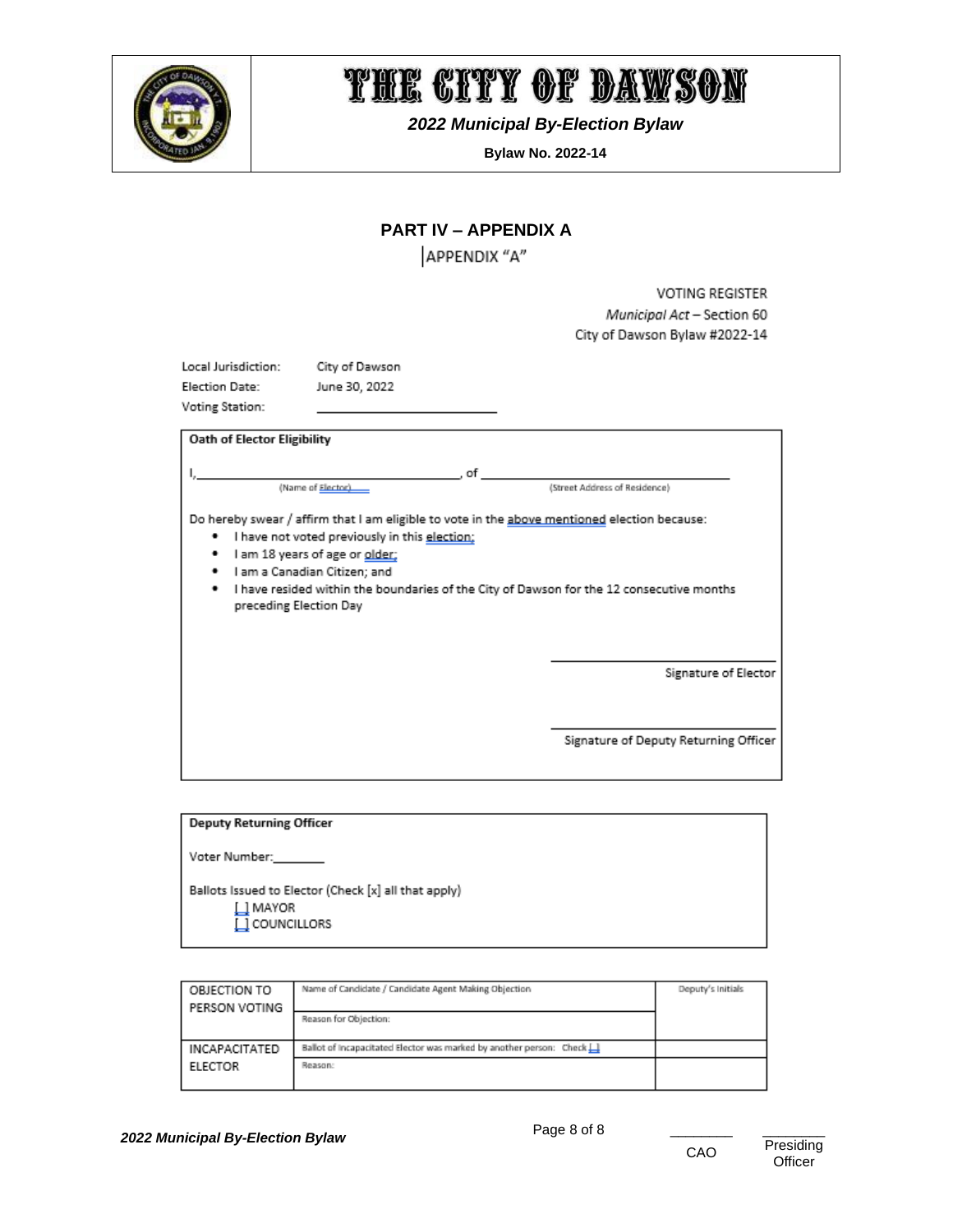

#### **Bylaw No. 2022-12**

**WHEREAS** section 265 of the *Municipal Act*, RSY, 2002, c. 154, and amendments thereto, provides that a council may pass bylaws for municipal purposes; and

**WHEREAS** the City of Dawson is desirous of purchasing the land described as "Lot 1058-2 Quad 116 B/03" for the purposes of future development of the Dome Road Subdivision.

**THEREFORE**, pursuant to the provisions of the *Municipal Act* of the Yukon, the council of the City of Dawson, in open meeting assembled, **ENACT AS FOLLOWS**:

#### **PART I - INTERPRETATION**

#### **1.00 Short Title**

1.01 This bylaw may be cited as the *2022 Land Acquisition No. 1 Bylaw*

#### **2.00 Purpose**

- 2.01 The purpose of this bylaw is to provide for
	- (a) the purchase of the private land described as "Lot 1058-2 Quad 116 B/03" Boutillier Road, Dawson City, Yukon, for the purposes of future development of the Dome Road Subdivision

#### **PART II – APPLICATION**

#### **3.00 Transfer**

- 3.01 The Chief Administrative Officer is hereby authorized on behalf of the City of Dawson to enter into an agreement with the registered owner of Lot 1058-2, Quad 116 B/03, subject to the following conditions:
	- (a) Final purchase price to be \$ 190,000 + GST

#### PART III – FORCE AND EFFECT

#### **4.00 Severability**

4.01 If any section, subsection, sentence, clause or phrase of this bylaw is for any reason held to be invalid by the decision of a court of competent jurisdiction, the invalid portion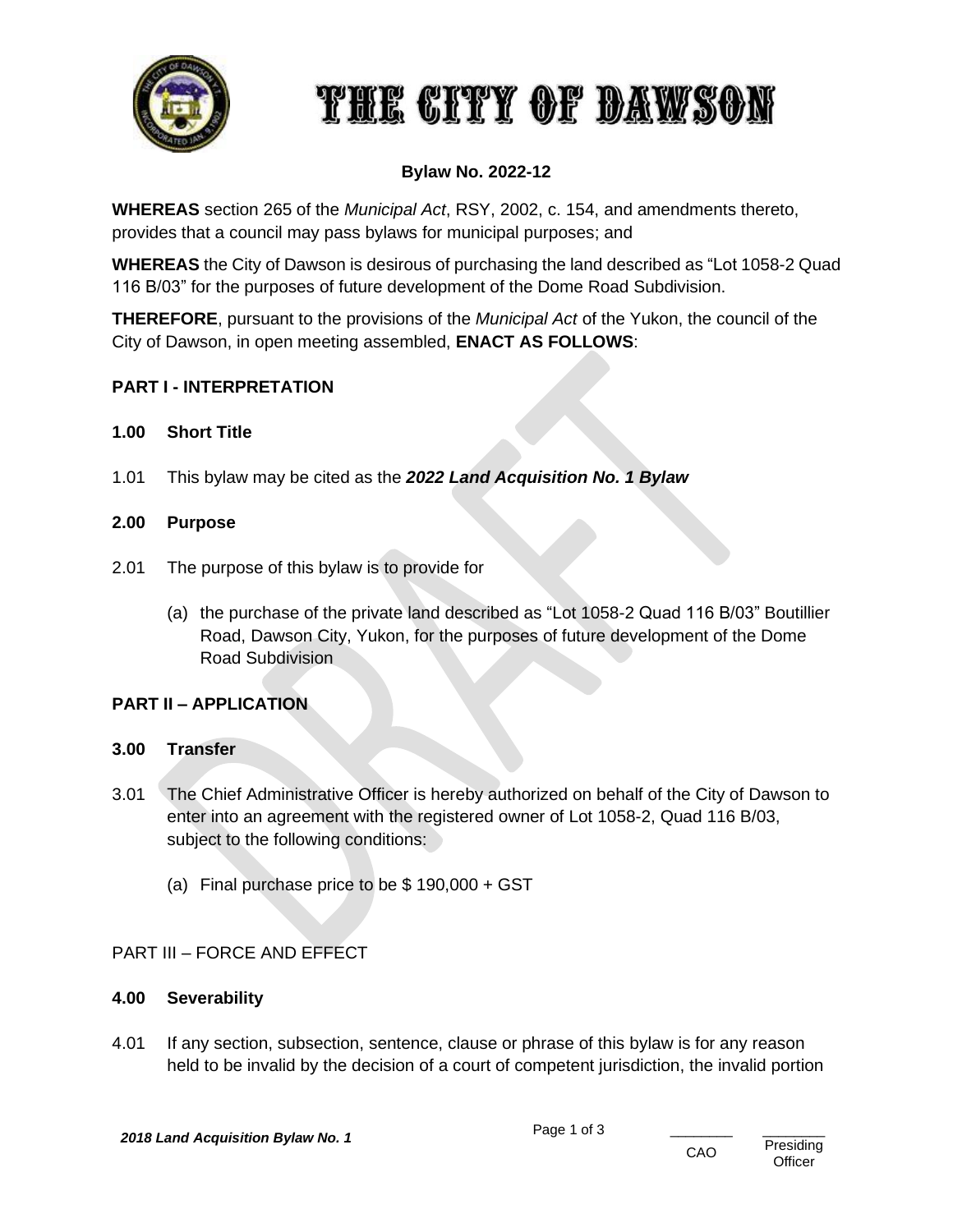

#### **Bylaw No. 2022-12**

shall be severed and the part that is invalid shall not affect the validity of the remainder unless the court makes an order to the contrary.

#### **5.00 Enactment**

5.01 This bylaw shall come into force on the day of the passing by council of the third and final reading.

#### **6.00 Bylaw Readings**

| Readings        | Date of Reading |
|-----------------|-----------------|
| <b>FIRST</b>    |                 |
| <b>SECOND</b>   |                 |
| THIRD and FINAL |                 |

**Mayor William Kendrick Presiding Officer**

**Cory Bellmore Chief Administrative Officer**